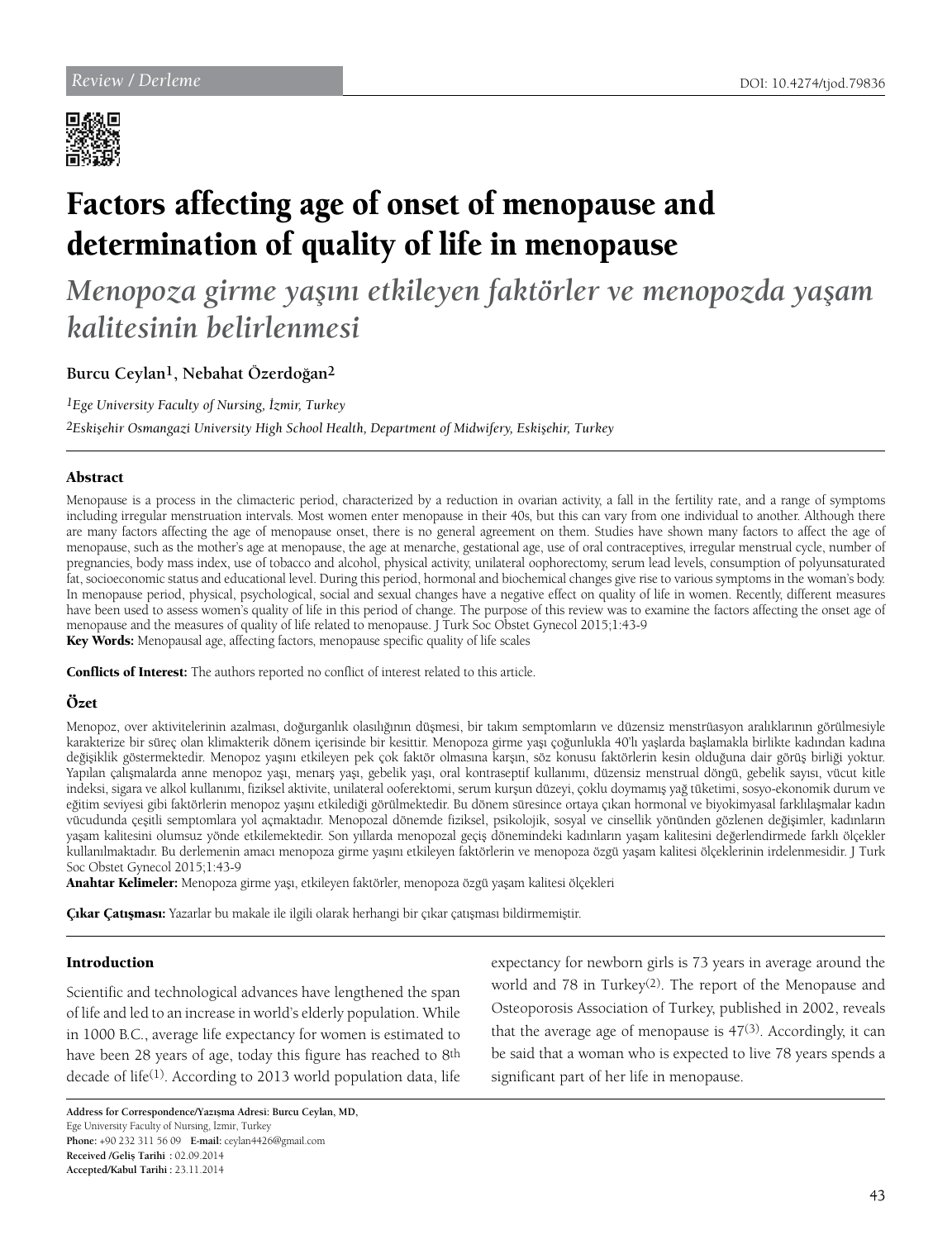The word "menopause" derives from the Greek "men" (month or monthly cycle) and "pausis" (end, stop), i.e., "the cessation of monthly cycle." The World Health Organization (WHO) describes it as the permanent cessation of menstruation as a result of the loss of ovarian follicular function(4,5). The menopause signals are a reduction of ovarian activity and a fall in fertility. With the appearance of various symptoms and irregular menstrual periods, it is a characteristic phase of the climacteric stage. The hormonal and biochemical changes that occur in this period lead to various symptoms in woman's  $body(6)$ .

#### The Onset Age of Menopause and Influencing Factors

The transition from a woman's fertile period to the period in which the ovaries begin to lose their function is achieved gradually. It is for this reason that it is difficult to set down a definite age at which menopause will begin for every woman. This period generally commences in the fourth decade of life and varies from one woman to another. Community-based studies indicate that the distribution of menopausal age displays a bell curve that ranges from age 40, ending around the age of 54, generally clustering around the ages 45-55(7-18,19,21-25). In one study, the average age of menopause has been reported as 54 in Europe, 51.4 in North America, 48.6 in Latin America and 51.1 in Asia(20).

Although there are many factors that influence the onset of menopause, there is no consensus as to whether these factors are definitive in all women (Table 1). Studies show that the onset age of menopause is affected by the age at the first menstrual period, the use of oral contraceptives, the number of pregnancies experienced, Body Mass Index (BMI), smoking, drinking alcoholic beverages, physical activity, blood lead levels and other factors(26-34). It is believed that in about 50% of women, genetic factors play a role in determining the age of onset of menopause $(26)$ . Women whose mothers entered menopause at an early age are at a high risk of early onset menopause<sup>(27)</sup>. In many studies, it has been shown that women who smoke enter menopause at earlier ages than non-smokers(30-33,35-38). It has been observed that women who smoke 14 or more cigarettes a day enter menopause 2.8 years earlier than women who do not smoke(39). Women who do not drink alcoholic beverages have been found to enter menopause at earlier ages than women who do consume alcoholic drinks(31,33,37,38). While heavy physical activity is associated with early menopause<sup>(19,33)</sup>, light physical activity delays menopause to later ages(31,40). A high consumption of polyunsaturated fats accelerates the onset of menopause while a high consumption of total calories, fruits and protein delays it(32,33). A high BMI has been found to be associated with a higher menopause onset age(19,28,30,31,38,41,42). It has been found that women with hypertension and a low exposure to the sun throughout the life enter menopause at earlier ages<sup>(19)</sup>.

An association has been found between life-long irregular menstrual cycles and a later menopause(30). An early menarche has been associated with early menopause<sup>(27-30)</sup>. Nulliparity has been associated with early menopause<sup>(28,41,43)</sup>, while multiparity is related to late menopause(18,19,30). Having the first pregnancy at a later age has been associated with a later menopause onset<sup>(32)</sup>. The use of oral contraceptives has been associated with late menopause(19,29,31,37).

Women who undergo an unilateral oophorectomy (average age=49.6 years) have been found to enter menopause at an earlier age than women who have not had the procedure (average age=50.7 years) $(42)$ . A high serum ferritin level and a low bone mineral density may be the causes of early menopause(44). An association has been found between onset age of menopause and bone lead levels and longterm exposure to lead (unrelated to professional reasons). According to tibia measurement results, it has been found that women with high lead levels enter menopause 1.21 years earlier than women with low levels(34). Women with arsenic skin lesions have been observed to enter menopause 1.5 years earlier than women who do not have such lesions. It has been seen that women who are intensely exposed to arsenic experience menopause 2 years earlier than women who have never been exposed or who have been less exposed(45).

Low socioeconomic status has been associated with early menopause(26,28). Women with a lower level of education have been found to enter menopause at earlier ages than women with higher levels of education<sup>(26-28,31,41,43)</sup>.

Onset age of menopause is defined as "early menopause" when menopause commences before the age of 40(20,46). Studies show that the quality of life of women who enter menopause at early ages is more adversely affected<sup>(28,46,47)</sup>.

**Table 1.** Factors affecting onset age of menopause

Onset age of menopause of the mother, Age at menarche, Gestational age, Irregular menstrual cycle, Use of oral contraceptives, Number of pregnancies, Body Mass Index (BMI), Use of tobacco and alcohol, Physical activity, Unilateral oophorectomy, Serum lead levels, Consumption of polyunsaturated fat, Socioeconomic status, Educational level.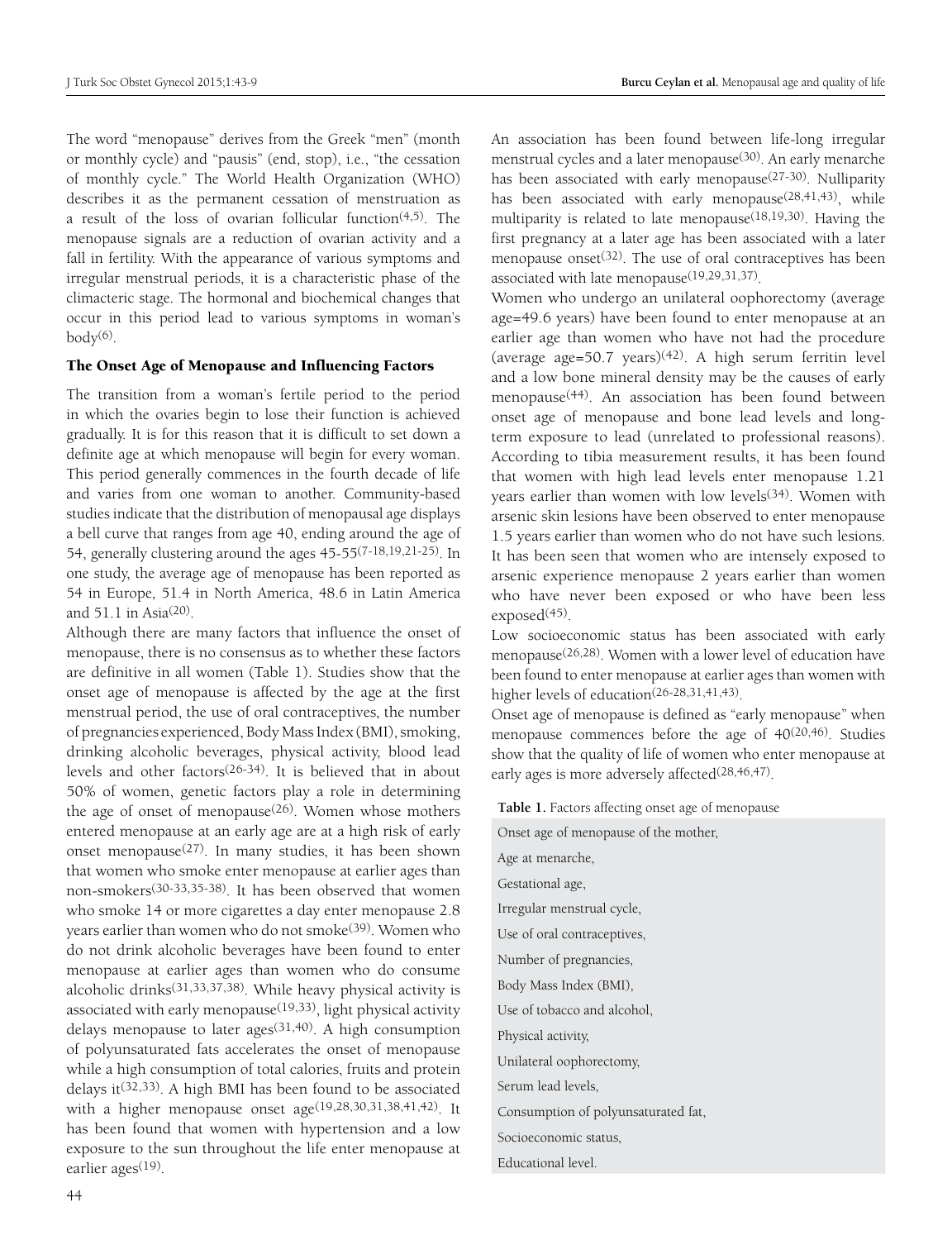### A Determination of Quality of Life of Women in Menopausal Period

The concept of quality of life is defined as the perception of the individual about his/her situation in life in the context of the

**Table 2a.** Menopausal quality of life scales and their characteristics

framework of that individual's culture and value systems, goals, expectations, standards and interests. Influenced by a complex number of factors, such as an individual's physical health, psychological status, beliefs, social relations and environment,

| Scale                                       | Author                                            | Scope                                                                                                                                                                                | Country<br>developed in | $\overline{\text{Type of}}$<br>scale | Time<br>assessed | Explanation                                                                                                                                                                                                                                                   | Psychometric<br>characteristics                                                                                                                                                                                                              |
|---------------------------------------------|---------------------------------------------------|--------------------------------------------------------------------------------------------------------------------------------------------------------------------------------------|-------------------------|--------------------------------------|------------------|---------------------------------------------------------------------------------------------------------------------------------------------------------------------------------------------------------------------------------------------------------------|----------------------------------------------------------------------------------------------------------------------------------------------------------------------------------------------------------------------------------------------|
| Kupperman<br>Index                          | H.S<br>Kupperman<br>(1952,<br>1953)               | 3 Domains (13 items)<br>Urogenital (2)<br>Psychological (3)<br>Somatic (8)                                                                                                           | New York                | 4-item<br>Likert<br>type             |                  | The oldest scale validity<br>of which is recognized<br>for measuring vasomotor<br>menopausal symptoms in<br>particular.<br>Its use is preferred in<br>measuring the severity of<br>menopausal symptoms<br>and finding the appropriate<br>hormonal<br>therapy. | It has lost its currency<br>and does not fit today's<br>conditions(60).                                                                                                                                                                      |
| Greene<br>Climacteric<br>Scale              | Gerald<br>Greene<br>(1976,<br>revised in<br>1998) | 3 Domains (21 items)<br>Psychological (11)<br>Somatic (7)<br>Vasomotor (2)<br>Sexual (1)                                                                                             | Scotland                | 4-item<br>Likert<br>type             | Now              | Was developed to measure<br>the frequency of menopausal<br>symptoms.                                                                                                                                                                                          | -Internal consistency (for<br>total score) Cronbach<br>alpha $(\alpha)$ coefficient: 0.91<br>- Internal consistency (for<br>each domain)<br>Cronbach $\alpha$ coefficient:<br>$0.83 - 0.87$                                                  |
| Women's<br>Health<br>Ouestionnaire<br>(WHQ) | Myra<br>Hunter<br>(1992,<br>Revised in<br>2001)   | 6 Domains (23 items)<br>Anxiety/depressed mood<br>(7)<br>- Somatic symptoms (5)<br>- Vasomotor<br>symptoms $(2)$<br>Well-being (4)<br>Sleep problems (2)<br>Memory/concentration (3) | United<br>Kingdom       | 4-item<br>Likert<br>type             | Last few<br>days | An instrument suitable for<br>measuring physical and<br>emotional symptoms and<br>changes in health perception<br>during the menopausal<br>transition of middle-aged<br>women (ages 45-65).                                                                   | - Retest reliability (for each<br>domain): 0.69-0.96<br>- Internal consistency (for<br>total score) Cronbach $\alpha$<br>coefficient: 0.89<br>- Internal consistency (for<br>each domain)<br>Cronbach $\alpha$ coefficient:<br>$0.41 - 0.82$ |

**Table 2b.** Cont'd-menopausal quality of life scales and their characteristics

| Scale                                                           | Author                                    | Scope                                                                                        | Country<br>developed in | Type of<br>scale                              | Time<br>assessed | Explanation                                                                                                                                                 | Psychometric<br>characteristics                                                                                                                                                                        |
|-----------------------------------------------------------------|-------------------------------------------|----------------------------------------------------------------------------------------------|-------------------------|-----------------------------------------------|------------------|-------------------------------------------------------------------------------------------------------------------------------------------------------------|--------------------------------------------------------------------------------------------------------------------------------------------------------------------------------------------------------|
| Oualifemme                                                      | Floch JP<br>(1994,<br>revised in<br>1996) | 4 Domains (15 items)<br>Climacteric (2)<br>Psychosocial (5)<br>Somatic (4)<br>Urogenital (4) | France                  | Visual<br>Analog<br>Scale<br>$100 \text{ mm}$ | <b>Now</b>       | Developed to measure<br>the effect of menopausal<br>hormone deficiencies on<br>women's quality of life.                                                     | - Retest reliability (for each<br>domain): 0.84-0.98<br>- Internal consistency (for total<br>score) Cronbach $\alpha$ coefficient:<br>0.73                                                             |
| The.<br>Menopause-<br>Specific QOL<br>Questionnaire<br>(MENQOL) | Hilditch<br>JR (1996,<br>2005)            | 4 Domains (29 items)<br>Vasomotor (3)<br>Psychosocial (7)<br>Physical (16)<br>Sexual (3)     | Canada                  | 7-item<br>Likert<br>type                      | Last month       | Developed to measure<br>quality of life in the first<br>years of menopause (Lewis<br>et al. 2005)                                                           | - Retest reliability (for total<br>score): 0.78.<br>- Retest reliability (for each<br>domain): 0.69-0.81<br>- Internal consistency (for<br>each domain) Cronbach $\alpha$<br>coefficient: 0.81-0.89    |
| Menopause<br>Rating<br>Scale (MRS)                              | Schneider<br><b>HPG</b><br>(1996)         | 3 Domains (11 items)<br>Psychological (4)<br>Somato-vegetative (4)<br>Urogenital (3)         | Germany                 | 5-item<br>Likert<br>type                      | <b>Now</b>       | Instrument developed<br>to assess climacteric<br>symptoms and the process<br>of response to therapy; seen<br>as an improvement over the<br>Kupperman Index. | - Retest reliability (for total<br>score): 0.60<br>- Retest reliability (for each<br>domain): 0.84 - 0.89<br>- Internal consistency (for<br>each domain); Cronbach $\alpha$<br>coefficient: 0.65 -0.87 |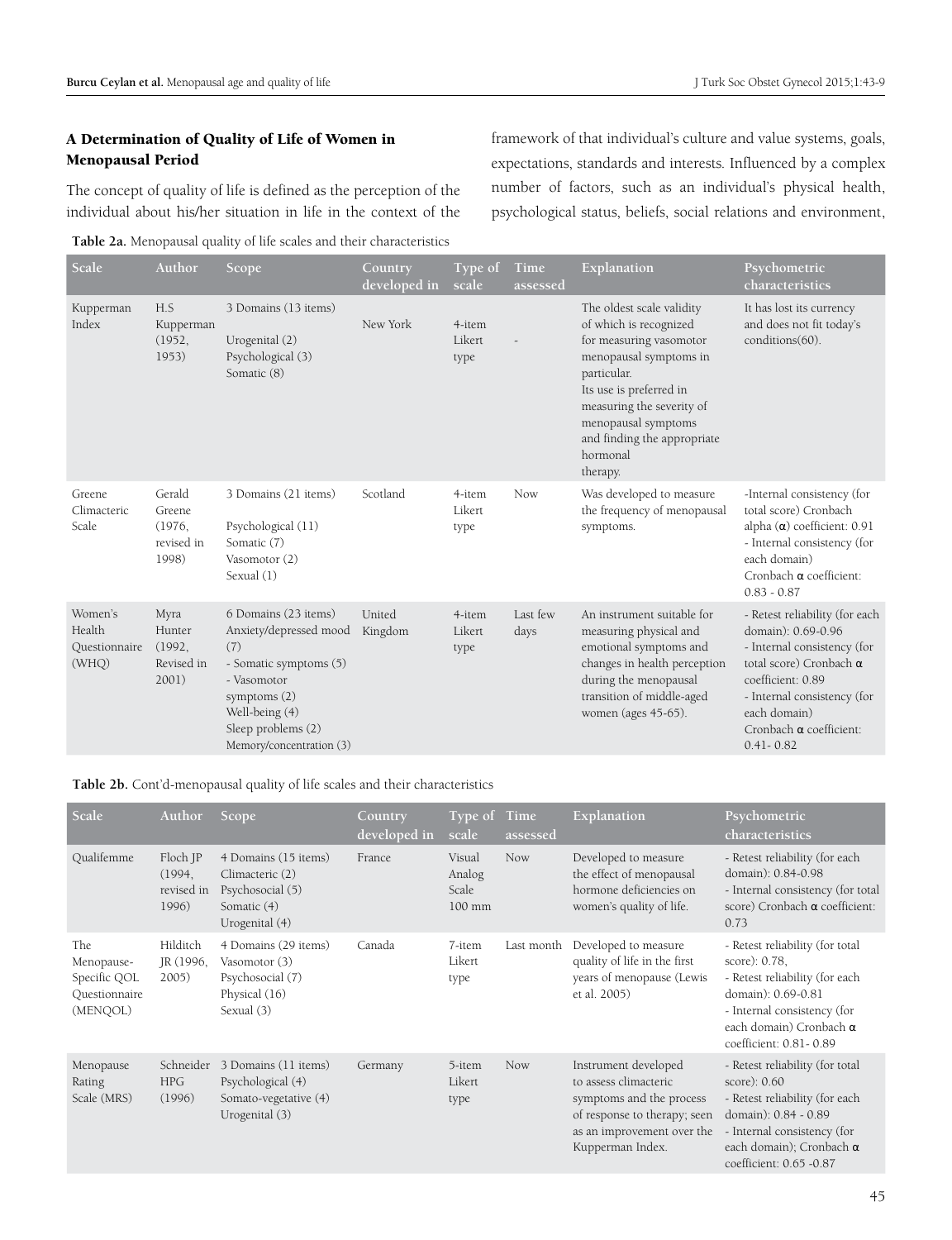quality of life is used as an important measurement in assessing health status and the effects of therapies(48).

In later adult years, the quality of life of women may be adversely affected by the physical and mental changes that

may come about in the menopausal transition<sup>(49)</sup>. Quality of life in menopause is related to the degree to which a woman is able to cope with the changes and symptoms appearing in her body with the onset of menopause and her sense of

| Scale                                           | Author Scope                             |                                                                                                                                                              | Country<br>developed in           | <b>Type</b><br>of scale  | <b>Time</b><br>assessed | Explanation                                                                                                                                                                                  | Psychometric characteristics                                                                                                                                                                                                                                                                                          |
|-------------------------------------------------|------------------------------------------|--------------------------------------------------------------------------------------------------------------------------------------------------------------|-----------------------------------|--------------------------|-------------------------|----------------------------------------------------------------------------------------------------------------------------------------------------------------------------------------------|-----------------------------------------------------------------------------------------------------------------------------------------------------------------------------------------------------------------------------------------------------------------------------------------------------------------------|
| Menopause<br>Symptom<br>List (MSL)              | Perz JM.<br>(1997)                       | 3 Domains (25 items)<br>Psychological (8)<br>Vaso-somatic (9)<br>General somatic (8)                                                                         | Australia                         | 6-item<br>Likert<br>type | Last month              | Developed and widely used<br>to measure frequency and<br>severity of menopausal<br>symptoms.                                                                                                 | - Internal consistency (for each<br>domain)<br>Cronbach $\alpha$ coefficient: 0.73 -<br>0.83<br>Limited validity                                                                                                                                                                                                      |
| Menopause<br>Quality of<br>Life Scale<br>(MQOL) | Jacobs<br>et al.<br>(2000)               | 7 Domains (48 items)<br>Energy $(10)$<br>Sleep $(3)$<br>Appetite $(1)$<br>Cognition (5)<br>Feelings (12)<br>Social interaction (7)<br>- Symptoms impact (10) | United<br>Kingdom                 | 6-item<br>Likert<br>type | Now                     | Planned as an instrument<br>to examine the impact of<br>menopause on quality of<br>life. It explores the effects<br>of hormone replacement<br>therapy in the early<br>postmenopausal period. | - Internal consistency (for total<br>score) Cronbach $\alpha$ coefficient:<br>0.92<br>- Internal consistency (for each<br>domain)<br>Cronbach $\alpha$ coefficient: 0.69-<br>0.91                                                                                                                                     |
| Utian<br>Quality of<br>Life Scale<br>(UQOL)     | Utian<br><b>WH</b><br>$(1970 -$<br>2000) | 4 Domains (23 items)<br>Occupational (7)<br>Health (7)<br>Emotional (6)<br>Sexual (3)                                                                        | United States of<br>America (USA) | 5-item<br>Likert<br>type | Last month              | Measures health-related<br>quality of life rather than<br>menopausal symptoms                                                                                                                | - Retest reliability (for total score):<br>0.89<br>- Retest reliability (for each<br>domain): 0.77-0.88<br>- Internal consistency (for total<br>score) Cronbach $\alpha$ coefficient:<br>0.83<br>- Internal consistency (for each<br>domain)<br>Cronbach α coefficient: 0.64-0.84<br>Limited validity and reliability |

#### **Table 2d.** Cont'd-menopausal quality of life scales and their characteristics

| Scale                                       | Author                                 | Scope                                                                                                                                                                                                                                  | Country<br>developed In | Type of<br>Scale                                 | Time<br>assessed | Explanation                                                                                                                                                                                                    | Psychometric<br>characteristics                                                                                                                                                                                                                                                              |
|---------------------------------------------|----------------------------------------|----------------------------------------------------------------------------------------------------------------------------------------------------------------------------------------------------------------------------------------|-------------------------|--------------------------------------------------|------------------|----------------------------------------------------------------------------------------------------------------------------------------------------------------------------------------------------------------|----------------------------------------------------------------------------------------------------------------------------------------------------------------------------------------------------------------------------------------------------------------------------------------------|
| Menopause<br>Health State<br>Classification | Brazier et<br>al. 2005                 | 7 Domains<br>Hot flushes<br>Aching joints or muscles<br>Anxious or frightened<br>feelings<br>Breast tenderness<br>Bleeding<br>Vaginal dryness<br>Undesirable cosmetic<br>signs (facial or body hair<br>growth, greasy skin or<br>acne) | Germany                 | Each<br>domain<br>comprises<br>3 or 5<br>levels. |                  | An index unique to<br>menopause which is based<br>on the Health-Related<br>Quality of Life Index<br>reflecting the possible side<br>effects of both menopausal<br>symptoms and hormone<br>replacement therapy. |                                                                                                                                                                                                                                                                                              |
| <b>MENCAV</b>                               | Buendia<br>Bermejo<br>et al.<br>(2008) | 5 Domains (35 items)<br>Physical health (10)<br>Mental health (9)<br>Sexual relations (4)<br>Partner relationship (4)<br>Social support (8)                                                                                            | Spain                   | 5-item<br>Likert<br>type                         | Last 4 days      | Designed to make<br>a comprehensive<br>measurement of the<br>physical, psychological,<br>sexual and social wellbeing<br>of perimenopausal and<br>postmenopausal women.                                         | - Retest reliability (for total<br>score): 0.77<br>- Retest reliability (for each<br>domain): 0.64-0.75<br>- Internal consistency (for<br>total score) Cronbach $\alpha$<br>coefficient: 0.89<br>- Internal consistency (for<br>each domain)<br>Cronbach $\alpha$ coefficient: 0.71-<br>0.91 |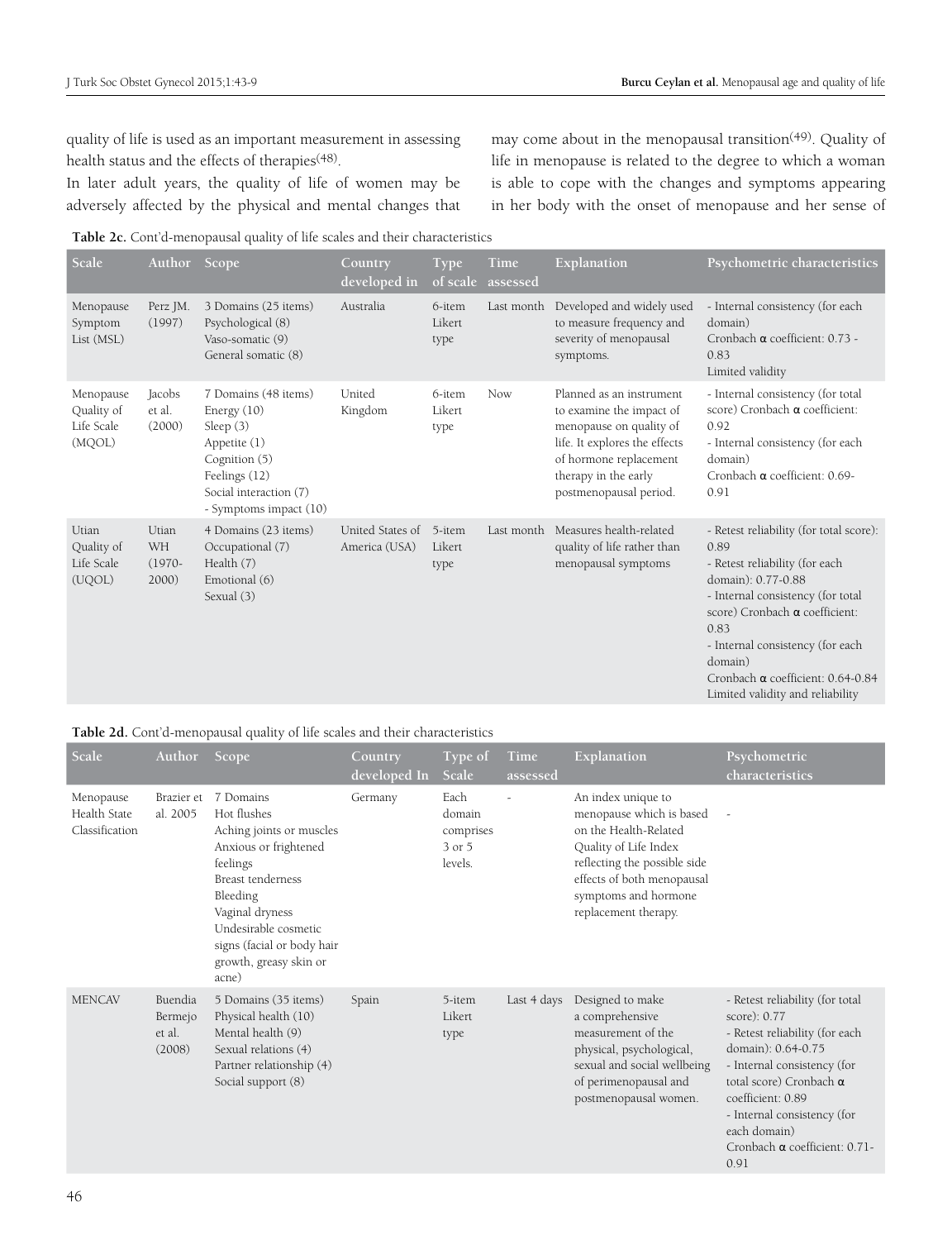satisfaction and happiness in her life during this period of transition(50).

The menopausal transition is associated with physical and mental changes in a woman's life that can have an impact on her health<sup>(51)</sup>. Studies show that the physical, psychological, social and sexual changes observed in the menopausal period have a negative effect on women's quality of life(13,14,51-53). Ninety-six percent of women have reported to experience menopause-related symptoms and their quality of life is affected not only physically and psychologically but also socially(54,55). In particular, women in perimenopause and early postmenopause live through a more negative impact on their quality of life $(56)$ .

Much research has been carried out on the effect of menopause on women's quality of life and the relationship between menopause and quality of life continues to be a controversial topic<sup>(57)</sup>. In recent years, different instruments have been developed and used to assess women's quality of life during the menopausal transition<sup> $(58)$ </sup>. Each of these menopausal quality of life measuring instruments are of different content and they measure different aspects of life during menopause<sup>(56)</sup>. Although finding the ideal measuring tool for assessing quality of life is a topic still being explored, existing and accepted instruments in the literature related to menopause and their characteristics are given in Table 2a, 2b, 2c, 2d(56,57,59-65).

Of the menopausal quality of life scales indicated in the table above, the validity and reliability of the Menopausal Rating Scale and the Menopause-Specific QOL Questionnaire have been translated into Turkish and tested in the Turkish population(52,66,67). The Kupperman Index and the Greene Climacteric Scale are also used in studies in Turkey in the assessment of menopausal symptoms<sup>(67-71)</sup>. The Turkish validity and reliability studies of these two scales, however, could not be found in the literature.

#### Conclusion

As life expectancy increases, so does the time spent in the period of menopause. Women are subjected to the hormonal and biochemical changes that adversely affect their quality of life in this period. Menopause-specific quality of life scales seek to identify and measure the severity of the menopausal symptoms women experience in order to define quality of life during menopause. The quality of life of women entering menopause at earlier ages is thought be more adversely affected. Ensuring a high quality of life for women in menopause may only be made possible by defining the extent of their quality of life and the factors related to this.

#### References

- 1. Özkan S. Klimakteriyum ve menopoz. İç: Şirin A, Kavlak O, Ed. Kadın Sağlığı Kitabı, Bedray Yayıncılık, İstanbul, 2008:234-58.
- 2. Population Reference Bureau, 2014 World Population Data Sheet, Available at: http://www.prb.org/pdf14/2014-world-populationdata-sheet\_eng.pdf (Accessed 28 Oct. 2014).
- 3. Ertüngealp E. Türkiye Menopoz ve Osteoporoz Derneği & Türk Jinekoloji Derneği "Hormon Replasman Tedavisi" Konsensus Grubu Kararları, J Turkish German Gynecol Assoc 2003;4:7-8.
- 4. Şirin A. Kadın ve Menopoz. Ege Üniversitesi Basımevi, İzmir, 1995:5.
- 5. Ertüngealp E, Seyisoğlu H. Klimakterium ve menopoz. İç: Kişnişçi HA Ed. Temel Kadın Hastalıkları ve Doğum Bilgisi, Güneş Kitabevi, Ankara, 1996:1319-51.
- 6. Taşkın L. Doğum ve Kadın Sağlığı Hemşireliği, Sistem Ofset Matbaacılık, IV.Baskı, Ankara, 2000:451-64.
- 7. Budakoğlu İ, Özcan C, Eroğlu D, Yanık, F. Quality of life and postmenopausal symptoms among women in a rural district of the capital city of the Turkey. Gynecol Endocrinol 2007;23:404- 9.
- 8. Chen Y, Lin SQ, Wei Y, Gao HL, Wu ZL. Menopause-specific quality of life satisfaction in community-dwelling menopausal women in China. Gynecol Endocrinol 2007;23:166-72.
- 9. Fuh J, Wang S, Lee S, Lu S, Juang K. Quality of life and menopausal transition for middle-aged women on Kinmen island. Qual Life Res 2003;12:53-61.
- 10. Hafız I, Liu J, Eden J. A quantitative analysis of the menopause experience of Indian women living in Sydney. Aust N Z J Obstet Gynaecol 2007;47:329-34.
- 11. Liu J, Eden JA. The menopausal experience of Greek women living in Sydney. Menopause 2008 May;15:476-81.
- 12. Mishra GD, Brown WJ, Dobson AJ. Physical and mental health: Changes during menopause transition. Qual Life Res 2003;12:405- 12.
- 13. Peeyananjarassri K, Cheewadhanaraks S, Hubbard M, Zoa Manga R, Manocha R, Eden J. Menopausal symptoms in a hospital-based sample of women in southern Thailand. Climacteric 2006;9:23-9.
- 14. Syed Alwi SA, Lee PY, Awi I, Malik PS, Haizal MN. The menopausal experience among indigenous women of Sarawak, Malaysia. Climacteric 2009;12:548-56.
- 15. Tokuç B, Kaplan PB, Balık GÖ, Gül H. Trakya üniversitesi hastanesi menopoz polikliniğine başvuran kadınlarda yaşam kalitesi. Trakya Üniversitesi Tıp Dergisi 2006;3:281-7.
- 16. Waidyasekera H, Wijewardena K, Lindmark G, Naessen T. Menopausal symptoms and quality of life during the menopausal transition in Sri Lankan women. Menopause 2009;16:164-70.
- 17. Williams RE, Levine KB, Kalilani L, Lewis J, Clark RW. Menopausespecific questionnaire assessment in US population-based study shows negative impact on Health-related quality of life. Maturitas 2009;62:153-9.
- 18. Abdollahi AA, Qorbani M, Asayesh H, Rezapour A, Noroozi M, Mansourian M, et al. The menopausal age and associated factors in Gorgan, Iran. Med J Islam Repub Iran 2013;27:50-6.
- 19. Aydın ZD, Erbaş B, Karakuş N, Aydın O, Özkan ŞK. Sun exposure and age at natural menopause: A cross-sectional study in Turkish women. Maturitas 2005;52:235-48.
- 20. Palacios S, Henderson VW, Siseles N, Tan D, Villaseca P. Age of menopause and impact of climacteric symptoms by geographical region. Climacteric 2010;13:419-28.
- 21. Çoban A, Nehir S, Demirci H, Özbaşaran F, İnceboz Ü. Klimakterik dönemdeki evli kadınların eş uyumları ve menopoza ilişkin tutumlarının menopozal yakınmalar üzerine etkisi. Fırat Üniversitesi Sağlık Bilimleri Dergisi 2008;22:343-9.
- 22. Çaylan A, Aydemir I, Dağdeviren N, Aktürk Z, Set T, Öztora S, et al. Evaluation of health related quality of life among perimenopausal Turkish women. Health Med 2011;5:741-52.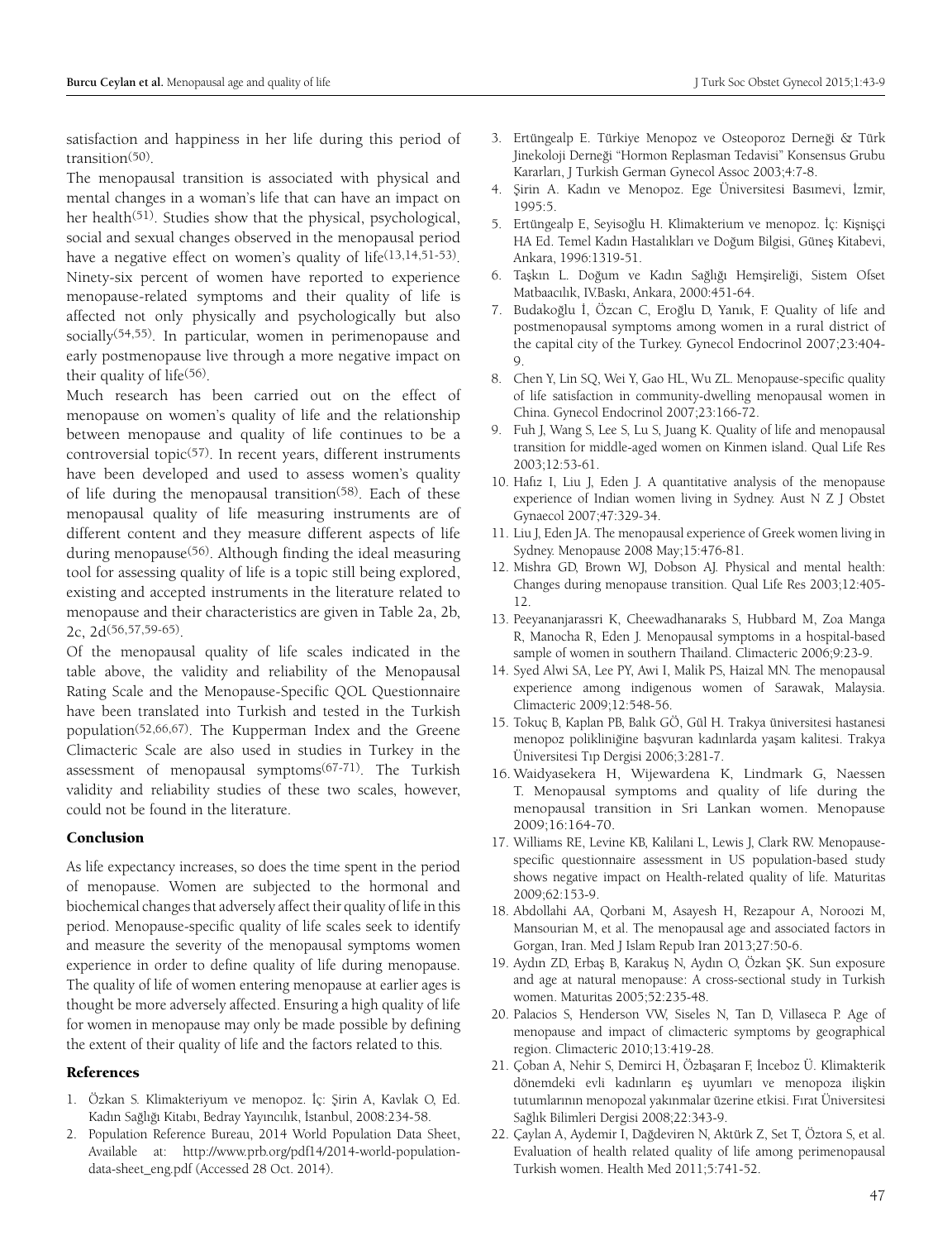- 23. Yanıkkerem E, Koltan SO, Tamay AG, Dikayak Ş. Relationship between women's attitude towards menopause and quality of life. Climacteric 2012;15:552-62.
- 24. Yangın HB, Kukulu K, Sözer GA. The perception of menopause among Turkish women. J Women Aging 2010;22:290-305.
- 25. Türkiye Nüfus ve Sağlık Araştırması 2008, Available at: http://www. hips.hacettepe.edu.tr/tnsa2008/data/TNSA-2008\_ana\_Rapor-tr.pdf (Accessed 08 Aug. 2014).
- 26. Canavez FS, Werneck GL, Parente RC, Celeste RK, Faerstein E. The association between educational level and age at the menopause: a systematic review. Arch Gynecol Obstet 2011;283:83-90.
- 27. Özdemir O, Çöl M. The age at menopause and associated factors at the health center area in Ankara, Turkey. Maturitas 2004;49:211-  $\Omega$
- 28. Li L, Wu J, Pu D, Zhao Y, Wan C, Sun L, et al. Factors associated with the age of natural menopause and menopausal symptoms in Chinese women. Maturitas 2012;73:354-60.
- 29. Reynolds RF, Obermeyer CM. Correlates of the age at natural menopause in Morocco. Ann Hum Biol 2003;30:97-108.
- 30. Parazzini F; Progetto Menopausa Italia Study Group. Determinants of age at menopause in women attending menopause clinics in Italy. Maturitas 2007;56:280-7.
- 31. Gold EB, Crawford SL, Avis NE, Crandall CJ, Matthews KA, Waetjen LE, et al. Factors related to age at natural menopause: longitudinal analyses from SWAN. Am J Epidemiol 2013;178:70-83.
- 32. Nagel G, Altenburg HP, Nieters A, Boffetta P, Linseisen J. Reproductive and dietary determinants of the age at menopause in EPIC-Heidelberg. Maturitas 2005;52:337-47.
- 33. Sapre S, Thakur R. Lifestyle and dietary factors determine age at natural menopause. J Midlife Health 2014;5:3-5.
- 34. Eum KD, Weisskopf MG, Nie LH, Hu H, Korrick SA. Cumulative lead exposure and age at menopause in the Nurses' Health Study cohort. Environ Health Perspect 2014;122:229-34.
- 35. Butts SF, Sammel MD, Greer C, Rebbeck TR, Boorman DW, Freeman EW. Cigarettes, genetic background and menopausal timing: the presence of single nucleotide polymorphisms in cytochrome P450 genes is associated with increased risk of natural menopause in European-American smokers. Menopause 2014;21:694-701.
- 36. Hayatbakhsh MR, Clavarino A, Williams GM, Sina M, Najman JM. Cigarette smoking and age of menopause: A large prospective study. Maturitas 2012;72:346-52.
- 37. Stepaniak U, Szafraniec K, Kubinova R, Malyutina S, Peasey A, Pikhart H, et al. Age at natural menopause in three central and eastern European urban populations: the HAPIEE study. Maturitas 2013;75:87-93.
- 38. Morris DH, Jones ME, Schoemaker MJ, McFadden E, Ashworth A, Swerdlow AJ. Body mass index, exercise, and other lifestyle factors in relation to age at natural menopause: analyses from the breakthrough generations study. Am J Epidemiol 2012;175:998-1005.
- 39. Kinney A, Kline J, Levin B. Alcohol, caffeine and smoking in relation to age at menopause. Maturitas 2006;54:27-38.
- 40. Gudmundsdottir SL, Flanders WD, Augestad LB. Physical activity and age at menopause: the Nord-Trøndelag population-based health study. Climacteric 2013;16:78-87.
- 41. Pérez-Alcalá I, Sievert LL, Obermeyer CM, Reher DS. Cross cultural analysis of factors associated with age at natural menopause among Latin-American immigrants to Madrid and their Spanish neighbors. Am J Hum Biol 2013;25:780-8.
- 42. Bjelland EK, Wilkosz P, Tanbo TG, Eskild A. Is unilateral oophorectomy associated with age at menopause? A population study (the HUNT2 Survey). Hum Reprod 2014;29:835-41.
- 43. OlaOlorun F, Lawoyin T. Age at menopause and factors associated with attainment of menopause in an urban community in Ibadan, Nigeria. Climacteric 2009;12:352-63.
- 44. Lee BK, Kim Y. Menopause may be the common link that resulted in the association between higher serum ferritin level and lower bone mineral density in women  $\geq$  45 years of age. Osteoporos Int 2014;25:787.
- 45. Yunus FM, Rahman MJ, Alam MZ, Hore SK, Rahman M. Relationship between arsenic skin lesions and the age of natural menopause. BMC Public Health 2014;14:419.
- 46. Shuster LT, Rhodes DJ, Gostout BS, Grossardt BR, Rocca WA. Premature menopause or early menopause: long-term health consequences. Maturitas.2010;65:161-6.
- 47. Benetti-Pinto CL, de Almeida DM, Makuch MY. Quality of life in women with premature ovarian failure. Gynecol Endocrinol 2011;27:645-9.
- 48. Başaran S, Güzel R, Sarpel T. Yaşam kalitesi ve sağlık sonuçlarını değerlendirme ölçütleri. Romatizma 2005;20:55-63.
- 49. Elavsky S. Physical activity, menopause, and quality of life: the role of affect and self-worth across time. Menopause 2009;16:265-71.
- 50. Kharbouch SB, Şahin, NH. menopozal dönemlerdeki yaşam kalitesinin belirlenmesi, İstanbul Üniversitesi Sağlık Bilimleri Enstitüsü Doğum ve Kadın Hastalıkları Hemşireliği Anabilim Dalı, Yüksek Lisans Tezi, 2005, İstanbul.
- 51. Fallahzadeh H. Quality of life after the menopause in Iran: a population study. Qual Life Res 2010;19:813-9.
- 52. Kharbouch SB, Şahin NH. Menopozal dönemlerdeki yaşam kalitesinin belirlenmesi. İ.Ü.F.N. Hem. Derg 2007;15:82-90.
- 53. Som N, Ray S. Menopause-specific quality of life of urban women in West Bengal, India. Menopause International 2012:18:99-105.
- 54. de Azevedo Guimarães AC, Baptista F. Influence of habitual physical activitym on the symptoms of climacterium/menopause and the quality of life of middle-aged women. International Journal of Women's Health 2011;3:319-28.
- 55. İnceboz Ü, Demirci H, Özbaşaran F, Çoban A, Nehir S. Factors affecting the quality of life in climacteric women in Manisa region. Trakya Univ Tip Fak Derg 2010;27:111-6.
- 56. Shin H, Shin HS. Measurement of quality of life in menopausal women: A systematic review. West J Nurs Res 2012;34:475-503.
- 57. Zöllner YF, Acquadro C, Schaefer M. Literature review of instruments to assess health-related quality of life during and after menopause. Qual Life Res 2005;14:309-27.
- 58. Shin H. Comparison of quality of life measures in Korean menopausal women. Research in Nursing & Health 2012;35:383-96.
- 59. Mishra GD, Kuh D. Quality of life measures during the menopause, In: Preedy VR, Watson RR, eds. Handbook of Disease Burdens and Quality of Life Measures 2010:2601-2609.
- 60. Schneider HPG, MacLennan AH, Feeny D. Assessment of healthrelated quality of life in menopause and aging. Climacteric 2008;11:93-107.
- 61. Girod I, Loge C, Keininger D, Hunter MS. Development of a revised version of the Women's Health Questionnaire. Climacteric 2006;9;4-12.
- 62. Buendıa Bermejo J, Valverde Martinez JA, Romero Saiz A, Ulla Diez SM, Cobo Rodrigo A, Martinez Vizcaino V. Validation of a menopause quality of life scale: The MENCAV scale. Maturitas 2008;59:28-37.
- 63. Brazier JE, Roberts J, Platts M, Zoellner YF. Estimating a preferencebased index for a menopause specific health quality of life questionnaire. Health Qual Life Outcomes 2005;3:13.
- 64. Chen RQ, Davis SR, Wong CM, Lam TH. Validity and cultural equivalence of the standard Greene Climacteric Scale in Hong Kong. Menopause 2010;17:630-5.